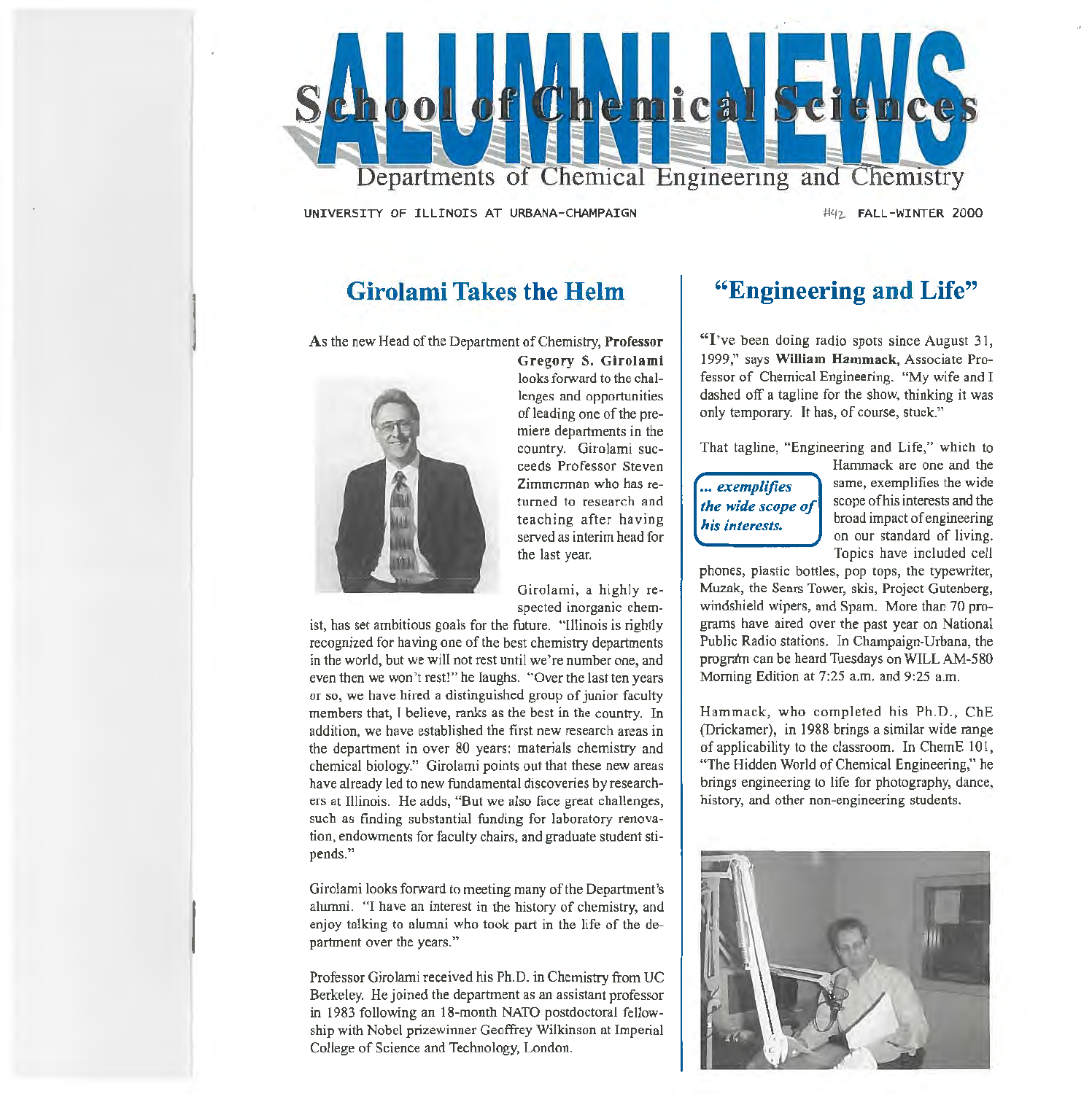## ALUMNI NOTES

### 1930

John Pianfetti, B.S., Chemistry, retired, FMC, founder of the Pianfetti reaction, is still participating in long distance races at age 93.

### 1932

William F. Henry, Ph.D., Chemistry (Rodebush), retired, 1973, Pillsbury, R&D twned 92 on August 23, 2000.

### 1943

Fred Basolo, Ph.D., Chemistry (Bailar), won the Priestley Medal in 2000. As announced in the *C&E*  News, it is the highest award given by the ACS.

### 1952

David W. Carley, Ph.D., Chemistry (Clark}, is enjoying his work with a small furniture repair and refinishing business in San Diego, following his retirement from teaching at Ripon College.

Gideon Fraenkel, B.S., Chemistry, has been appointed M. S. Newman Professor of Chemistry at Ohio State University.

### 1961

Philip M. Gresho, B.S. ChE, M.S. NucE and Ph.D., ChE '69 (Sani), after a successful 2-year *continued* 

# **"One Other"** - St. **Elmo Brady**

Referring to his educational experiences at Illinois, St. Elmo Brady lauded "all the advantages of a great university, contact with great minds , and the use of all modern



equipment." But Dr. Brady  $-$  the first African American to receive a Ph.D. in chemistry in the United States $$ continued beyond graduation to forge an outstanding career, leaving as a legacy of top quality chemistry departments at four American universities.

St. Elmo Brady was born on December 22, 1884 in Louisville, Kentucky. Greatly influenced by Thomas W. Talley, a pioneer in the teaching of science, he received his Bachelor's Degree from Fisk University in 1908 at the age of 24, and immediately began teaching at Tuskegee Institute in Alabama. His outstanding abilities were acknowledged in 1912 when he was offered a scholarship to lllinois to engage in graduate studies.

Many years later, he told his students that when he went to graduate school, "they began with 20 whites and one other and ended, in 1916 with six whites and one other."

*The first African American to receive a*  Ph.D. *in Chemistry in the U.S.* 

He received his Master of Science in Chemistry in 1914. Under Professor Clarence G. Derick, he completed his Ph.D. two years later, with a dissertation entitled "The Divalent Oxygen Atom."

During his time at U of l, Brady became the first African American admitted to Phi Lambda Upsilon, the chemistry honor society ( 1914) and was one of the first to be inducted into Sigma Xi, the science honorary ( 1915). In November 1916, The Crisis, a monthly magazine of the NAACP, selected Brady as "Man of the Month."

Brady published three scholarly abstracts in *Science* in 1914-15 on his work with Derick. He also collaborated with Professor George Beal on a paper published in Journal of Industrial and Engineering Chemistry titled, "The Hydrochloride Method for the Determination of Alkaloids." Professor Brady also authored three monographs on "Household Chemistry for Girls."

Brady's legacy was his establishment of strong undergraduate curricula and graduate programs, as well as his fund raising at four historically black colleges and universities. In conjunction with faculty from the University of Illinois, he established a summer program in infrared spectroscopy, which was open to faculty from all colleges and universities. He served Tuskegee (1916-1920), Howard University in Washington DC (1920-27), Fisk University (1927-52), and following his retirement from Fisk, Tougaloo College ( 1952-66). Samuel P. Massie commented as follows the challenge at Tougaloo, "It would have stopped a lesser spirit but not Brady. *continued* 

### To reach the editor...

You can reach our office by e-mail at scsnews@scs.uiuc.edu or by fax at (217)333-3120. Please continue to send your news and also include comments on the newsletter, alumni and development programs and any questions you may have on any of the above. Have an idea for a story? We enjoy hearing from you!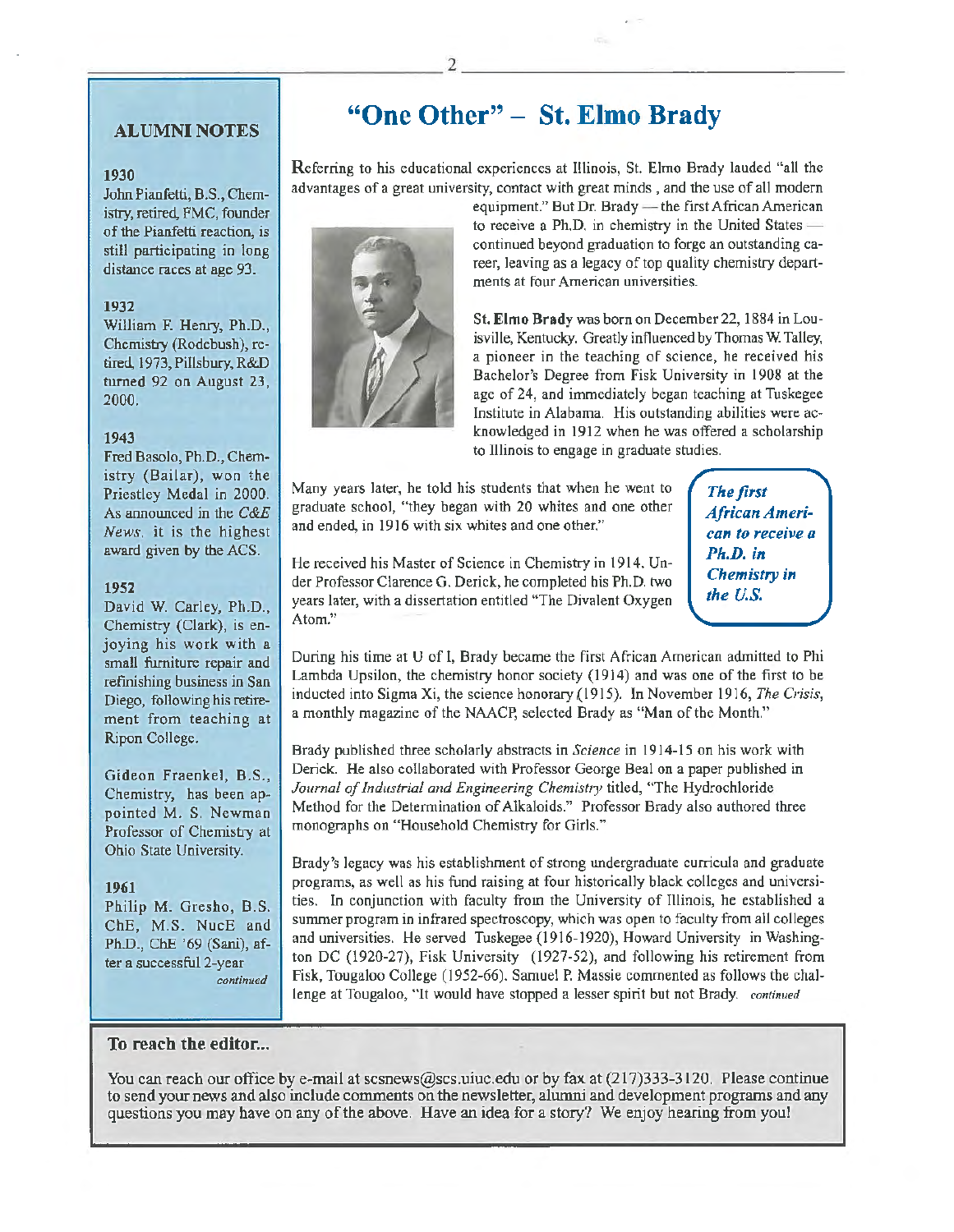*St. Elmo Brady continued ...* 

build again. As at Tuskegee, Howard, and Fisk, there soon arose another building, another good undergraduate program, and another good chemistry faculty."

---------------------------3----------~============~

Chemist, teacher, administrator, and humanitarian, Dr. St. Elmo Brady retired from active teaching and administration in 1961. He continued in adult education in his church until his death on Christmas Day, 1966 at the age of 92. He is buried in Lincoln Memorial Cemetery, Washington, DC. *(Photos courtesy of Fisk University)* 

# Zukoski Stays on as Chemical Engineering Head

With a puff of his pipe and a twinkle in his eye, he rolled up his sleeves and began to

C. F. Zukoski has agreed to continue as head of Chemical Engineering for a second 5-year term. He has presided over an expansion of the number of faculty from eight in 1993 to 14 in 2001, and he has plans for further growth to keep up with the growing demands of the undergraduate and graduate students for the quality education they receive at UIUC. In 2000, the department presented degrees to 76 bachelor, 18 masters, and eight doctoral students. In the past five years, ChernE has established a major presence in engineering biology (three faculty) and systems and process control (two faculty), while maintaining its traditional strengths in materials science, reactor design, and complex fluids. During



his headship, Zukoski has maintained a very active research program focused on the physics and processing of small particles and gels. In recognition of his research accomplishments, Zukoski received a William H. and Janet Lycan Professorship and has continued as a classroom instructor. He has also emerged as a campus-wide leader in biotechnology. Chip and his wife, Barbara Morgan, have two children, Andrew and Nick.

# *Alumni Make a Difference*

Excellence is expensive! Two important funds are the Roger Adams Fund and the Chemical Engineering Instructional Leadership fund. Matching gifts from your company multiply your dollars. If your company has a matching gift plan, be certain to include a form from your company along with your contribution. Unless designated, your donation will go to the School of Chemical Sciences Facilities Fund, which supports the library, instrumentation facilities, and the visualization laboratory. This gift is for -----------------------

Name

 $\Delta$ ddress  $\Delta$ 

### ALUMNI NOTES

#### 1961 *continued*

run of his book, *Incompressible Flow and the Finite Element Method,* the publisher (John Wiley & Sons) has recently released a 2-part paper-back version, aimed more toward the advanced undergraduate/graduate student market.

### 1967

Stanley R. Crouch, Professor Emeritus, Ph.D., Chemistry (Malmstadt), has retired from active teaching from Michigan State University. He continues to write textbooks with D. A. Skoog (Ph.D., '42) and J. D. Ingle, Jr. (B.S. '68).

#### 1968

John C. Munday, Jr., Ph.D., Chemistry (Govindjee), after many years in academia has begun several business ventures in nutritional health and telecommunications. He is a member of the Chesapeake (Virginia) Wetlands Board and the Virginia Pesticide Control Board. He still enjoys running and ragtime music.

Andrew T. Zander, B.S., Chemistry (Jonas), is Vice President of Engineering for Molecular Devices, Sunnyvale, CA. Molecular Devices is the market leader in absor~ bance-fluorescence microplate readers. His daughter, Megan, is a junior at UIUC in Psychology.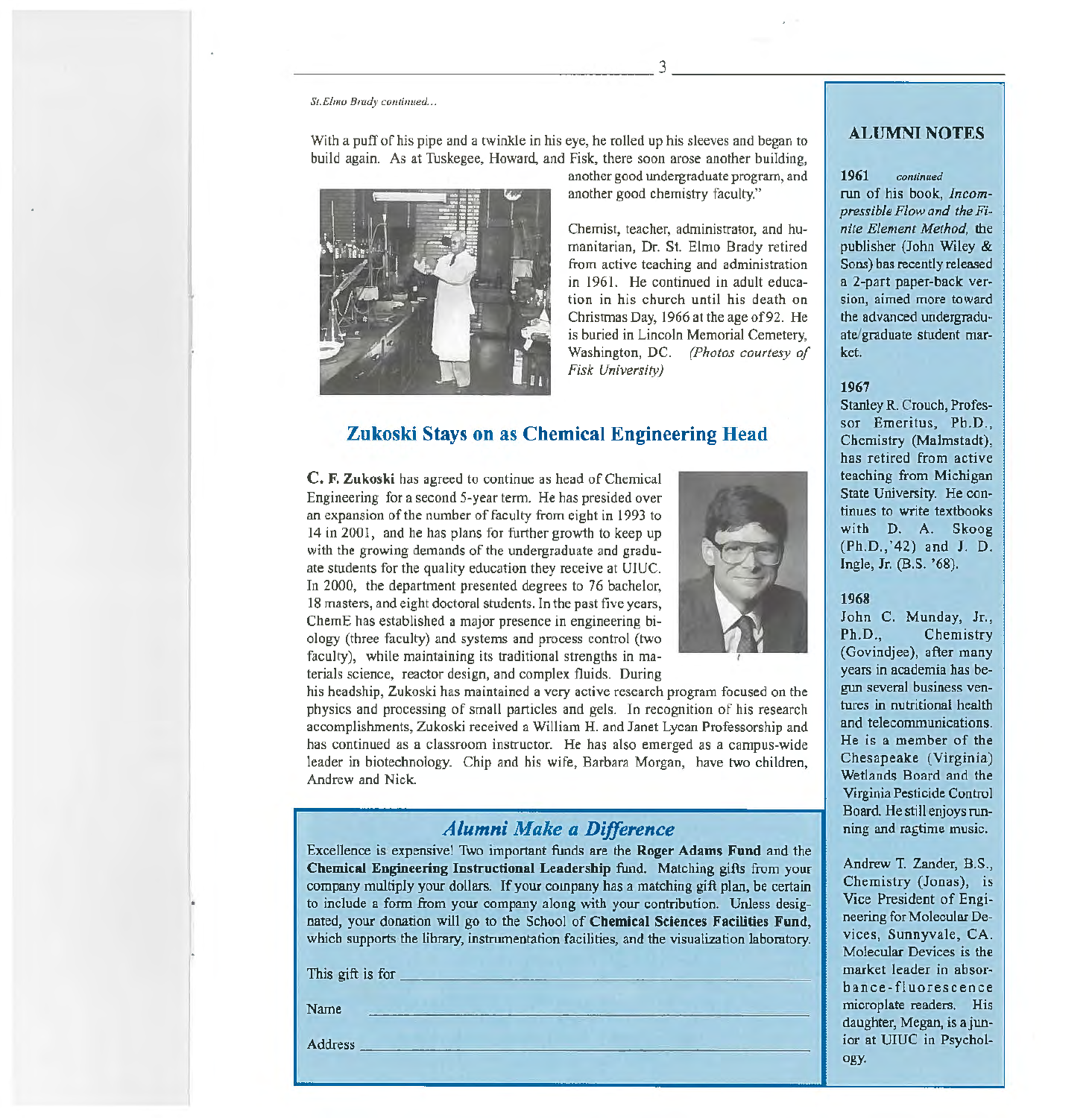# ALUMNI NOTES

## 1978

John Petrovski, B.S., ChE, is Group President for Heller Real Estate Finance. He holds a JD from the University of Michigan and resides in Arlington Heights, IL.

### 1982

Paul Schubert, Ph.D., Chemistry (Suslick), is now Vice President of Research and Development at Syntroleum Corp., Tulsa, OK.

#### 1987

Robert W. Johnston, B.S., ChE, is Process Technology Manager for Exxon Mobil Chemical in Baytown, TX.

#### 1990

Steve Doktycz, Ph.D., Chemistry (Suslick), is currently CFO, Angus Chemical Co., Buffalo Grove, IL, a division of Dow Chemical Co. His current responsibilities include strategic planning, business analysis, M&A, finance, accounting, information systems, and administration. He is completing the Kellogg Executive MBA program at Northwestern University. Steve resides in Vernon Hills with his wife and four children.

### 1991

Gordon Kwan, B.S., Chemistry, is Senior Environmental Specialist with McRoberts & Associates, P. C. in Kansas City, MO.

# SCS Student Services and Placement Office: A Time for Change

After 22 years at the helm, Rebecca Simon did some self-advising. She detennined



that it might be good to accept the presidency of the Champaign-Urbana Spinners and Weavers Guild for the next couple of years, at least. "As many know, I have a house full of yarn and spinning fibers that keep my creative side challenged," she says. "Most important, I'll enjoy having time with my husband, Jim, who retired two years ago."

Simon became Director of Placement and Student Services in May 1978. Her background in curriculum development and undergraduate advising gave her the tools necessary to make the SCS Placement Office one of the nation's best. Her efforts set the standards for similar offices around the country. The media consulted with

Becky regularly for insights regarding trends in employment.

Through the SCS Student Services and Placement Office, thousands of Illinois chemists and chemical engineers have been helped in discovering and setting career goals.

# Into the Breach!

The SCS is fortunate to have found a worthy successor to Becky Simon, Debe Wil-

liams. Debe comes to the SCS with an illustrious record of innovation and effective advising on campus and still enjoys the many issues that face the undergraduate students. New for her is the placement side of the office's responsibilities. Debe's vertical learning curve this fall is making for an interesting semester as she becomes familiar with companies areas ofbusiness, who has merged with whom, and gets to know company recruiters. Carolyn



Cornwell, the office's Scheduling Coordinator, is an invaluable asset as Debe transitions into the Placement and Student Services Office. And just in time! This year her office will offer extended services to Chemical Engineering undergraduates. These students and those from Chemistry will receive advice on nontechnical curriculum choices toward their degree.

Debe's career has taken several diverse roads. After completing her degree in Education, she taught in the Dental Hygiene program at Parkland College. Her career choice to join UIUC was one of the best. Debe enjoys the student contact and the interaction with businesses during the recruitment periods on campus.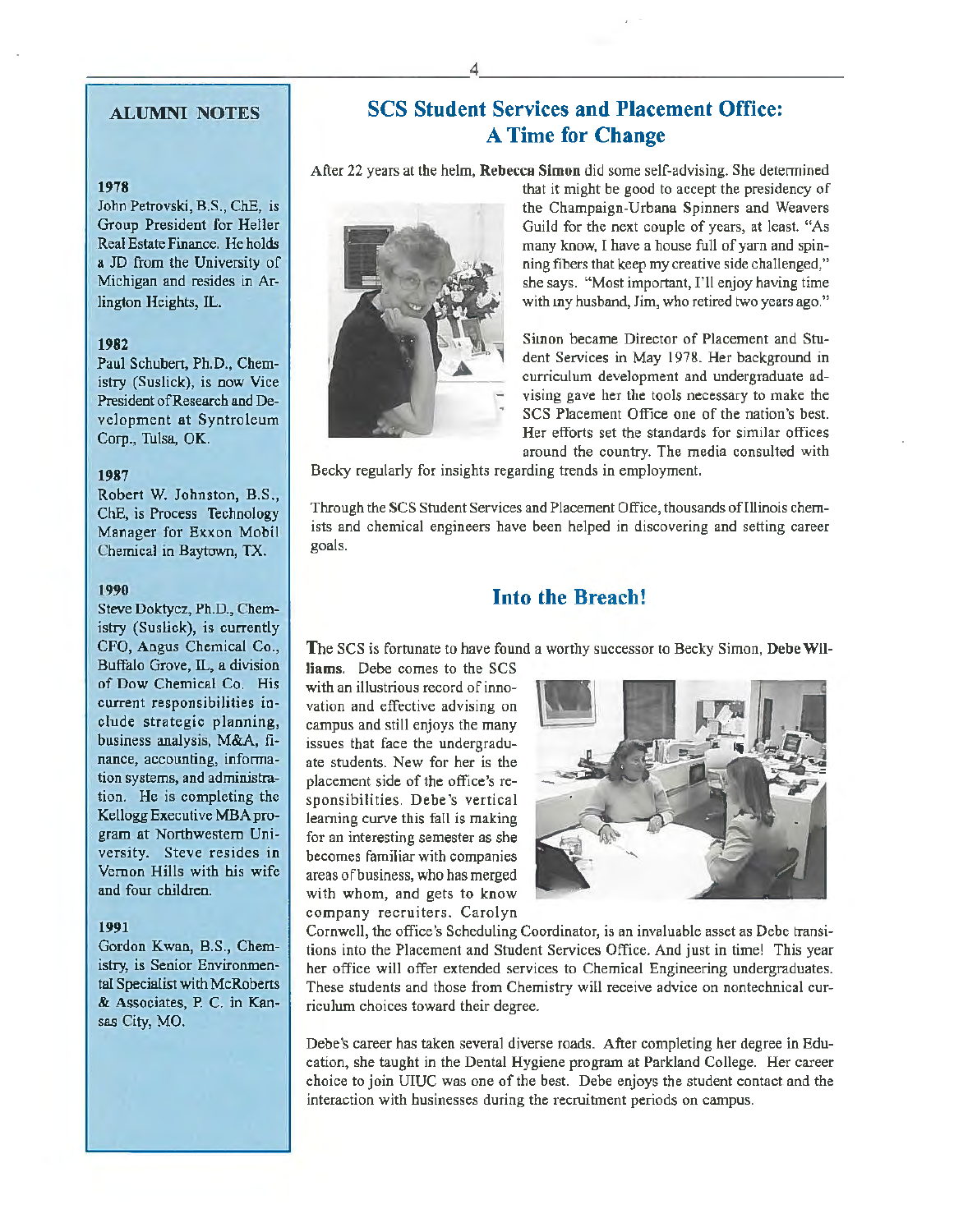# The Aura of Aromas

The sweet smell of success greeted two U of I researchers this summer when the



August 17 issue of *Nature* reported on their development of an artificial nose. "It's like a litmus test for odors," says Kenneth S. Suslick, William H. and Janet Lycan Professor of Chemistry, using one of the various colorful metaphors for this color-dependent procedure. Suslick, along with graduate student Neal A. Rakow, conceived and realized the "smell-seeing" device by arranging vapor-sensitive dyes on a glass plate.

To make the sensor, Suslick and Rakow put down spots of metalloporphyrins, intensely

colored compounds that contain metal ions at their center. When introduced to various alcohols, amines, arenes, ethers, halocarbons, ketones, phosphines, thioethers, and thiols, the central metal atom of the compounds coordinates with the airborne odorants and produces a distinctive color change (shown in black and white). Because different gases cause specific color changes in each metalloporphyrin, odors can be identified by the color changes of the spots.

More good news: it is a simple, fast, and inexpensive procedure. The test takes 30 seconds. An ordinary flatbed scanner or digital camera can be used to scan the dye array before and after exposure to the vapor. The color changes give a unique diagnostic pattern, or "color fingerprint," which is characteristic of the chemical being tested. Another advantage is that this technique, unlike other approaches to artificial olfaction, is insensitive to water vapor.

"It doesn't matter if you are in the Gobi Desert or downstate Illinois. The color change will be identical," says Suslick, fittingly touting the triumph of his device over the legendary Midwestern humidity.

Suslick claims the digital nose is so sensitive that it can detect chemical concentrations as low as 32 parts per

 $\mathbf{I}$ *t* 



billion. That's 10 to 100 times as sensitive as the human nose in most cases. Identifying a mystery chemical (or at least its chemical functional groups) is as easy as comparing its test pattern with a library of color fingerprints.

There are many potential uses for the device, including detecting and monitoring toxic vapors in the workplace; detection of flavorings, additives, and spoilage in the food and beverage industries; identifying counterfeit products in the perfume industry; and uncovering contraband at customs checkpoints.

# ALUMNI NOTES

#### 1995

Edward E. Fenlon, Ph.D., Chemistry (Zimmerman), won the McDonald award for outstanding teaching at Xavier University.

#### 1996

Steve R. Duke, Ph.D., ChE (Hanratty), was awarded the Birdsong Superior Teaching Award at Auburn University. This is the highest teaching award given by the Auburn College of Engineering. He lives with his wife, Robin, and his children in Auburn, AL.

## IN MEMORIAM

Lester E. Coleman, Jr., Ph.D., 1955, Chemistry (Marvel), October 23, 2000. He was the retired Chairman and C.E.O. of the Lubrizol Corporation. He contributed generously to the Chemistry Library, establishing a unique fund for the purchase of monographs.

Morton B. Epstein, Ph.D., 1942, Chemistry (Phipps), March 2, 2000, after a long illness. He was one of the organizers and the first president of the National Academy of Clinical Biochemistry. He was active in the American Association of Clinical Chemists, served as Chicago section chair in 1973-74. He was one of the organizers of the Conference on Amniotic Fluid.

Robert Ellery Jones, Ph.D., 1945, Chemistry (Snyder), August I, 2000. He was a member of the team at Merck that synthesized the hormone hydrocortisone.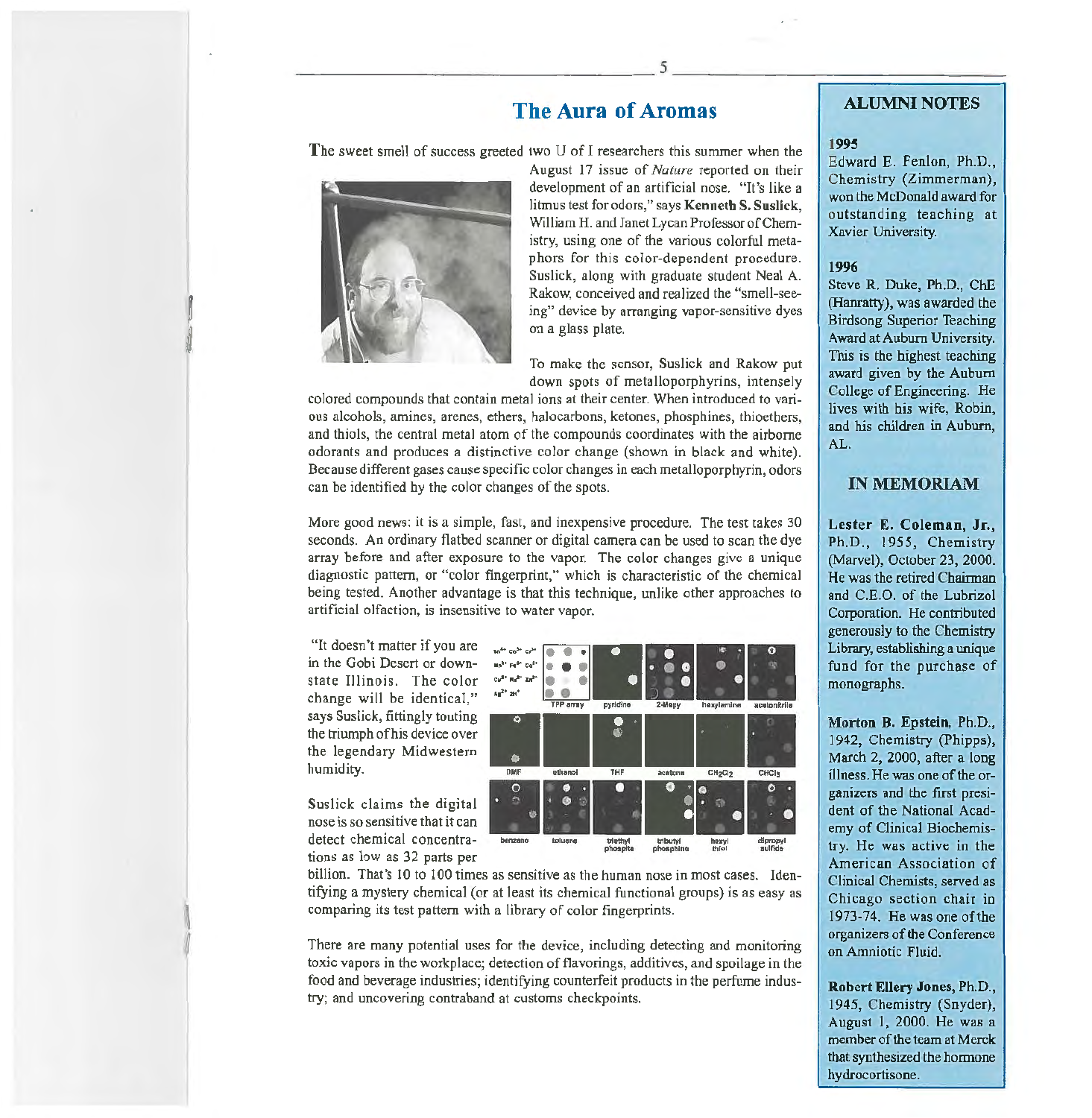# Faculty Lauded

Professor of Chemistry, Peter Beak, received the Gassman Award from the American Chemical Society at the annual meeting in August 2000. The award is given in recognition of outstanding service to the organic chemistry community in promotion of excellence in organic chemistry. Beak's research has provided basic studies of structure-stability relationships and mechanistic delineation of novel and useful reactions. He has been inslrumental in initiation and development of programs that doubled the size of the Organic Division of ACS and has served on several editorial, study, and advisory boards. Beak holds the Roger Adams Chair in Organic Chemistry.

Richard Braatz, Associate Professor of Chemical Engineering, was named the recipient of the 2000 Donald P. Eckman Award presented annually by the American Automatic Control Council to an individual under the age of 35 who shows the most promise and who has made the most contributions to the automatic control community. Dr. Braatz's research in computational control theory and applications has been applied to many processes such as pharmaceutical crystallization and polymer film extrusion. He joined the Chemical Engineering faculty in 1994.

Recipient of the Burroughs-Wellcome New Investigator Award this year is Neil Kelleher, Assistant Professor of Chemistry. The award was for his project, "Genome-proteome correlations in respiratory pathogens: an experimental approach for identification of new pharmacological targets." The Burroughs-Wellcome Fund's mission is fostering the development of exceptional scientists early in their careers. Professor Kelleher also received the Camille and Henry Dreyfus New Faculty Award in 1999.

The Gill Prize, which is associated with the Linda and Jack Gill Center for Instrumentation and Measurement Science at Indiana University, is awarded biennially to a scientist who has contributed in a significant way to the fields of instrumentation and measurement science. This year's inaugural recipient is Jonathan Sweedler, Professor of Chemistry. He was recognized for his internationally known work on the analysis of ultra-small samples using the techniques of capillary electrophoresis, NMR, fluorescence spectroscopy, and mass spectroscopy. Sweedler has previously received the Dreyfus Teacher-Scholar Award and the Benedetti-Pichler Award in Microanalysis. His research interests focus on the development of new methods for assaying nanoliter volume samples and the application of these methods to the study of the distribution and dynamic release of neuropeptides from individual neurons.

# Retiring Faculty Contributed 85 Years to Chemistry at UIUC

Kenneth L. Rinehart joined the Chemistry faculty in 1954. Research in his group led to the development of mutasynthesis as a procedure for preparing new antibiotics and the discovery of new classes of peptides and alkaloids in sea



squirts that are undergoing clinical trials as antitumor agents. He continues conducting research in analytical, organic, and medicinal chemistry. He received the Guenther Award in Natural Products Chemistry from the ACS.

Donald Secrest joined the Department of Chemistry in 1961. A distinguished theorist, he was awarded an Alexander von Humboldt Award and



is a Fellow of the American Physical Society. He continues in his research and mentoring of students.

Alumni and friends of the Chemical Engineering and Chemistry Departments: Mark your calendars for September 14, 2002, for the celebration of the Centennial of Noyes Laboratory! This weekend gala will be an opportunity to meet old friends and check out the changes at your Alma Mater.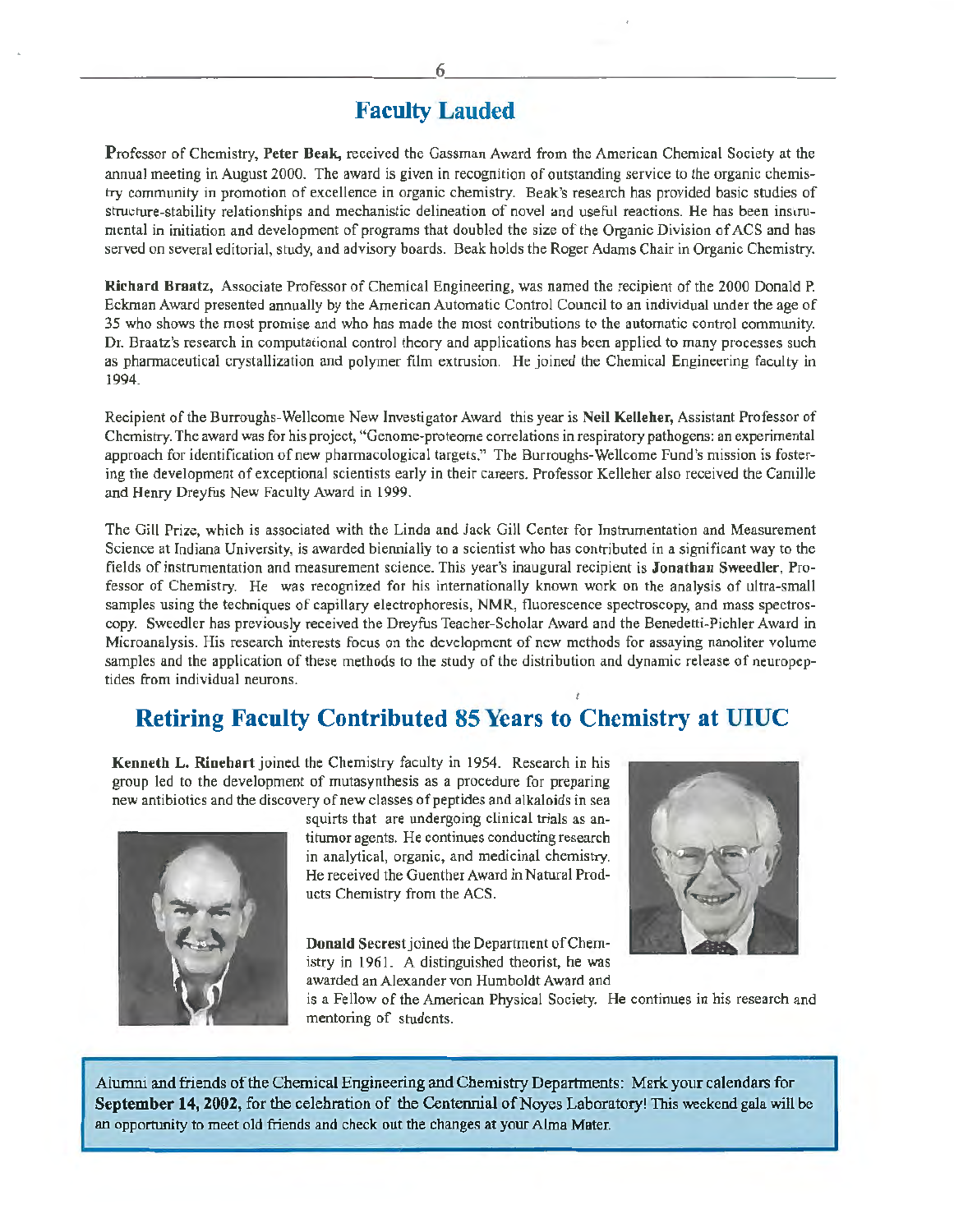# New Faculty Join SCS Departments

Fallowing a two-year postdoctoral appointment in laboratory of Professor Jeff Moore, Mary S. Gin has joined the Chemistry faculty as an assistant professor. She did her undergraduate education at Bowling Green State University receiving her B. S. in 1992 in both Chemistry and Physics. She was awarded a Ph.D. in Organic Chemistry from California Institute of Technology in 1998. Her research interests center on the use of synthetic organic chemistry to engineer macromolecular assemblies with implications for biological systems.

Paul J. A. Kenis received his undergraduate and graduate education in his home country of The Netherlands. He came to the USA on a postdoctoral fellowship in the Department of Chemistry at Harvard University. This fall he became an assistant professor in Chemical Engineering. His research interests are in microfluidics, microreactors, and microfabrication.

Joining the Chemistry faculty as an assistant professor is Scott K. Silverman. He comes to Illinois after completing a postdoctoral fellowship with Thomas Cech at the University of Colorado at Boulder. He received his B.S. degree in Chemistry from UCLA in 1991 and his Ph.D. in Chemistry from the California Institute of Technology in 1997. He was the recipient of the Helen Hay Whitney Foundation Postdoctoral Fellowship, the American Cancer Society Postdoctoral Fellowship, the Caltech Herbert Newby McKoy Award, the ACS Division of Organic Chemistry Graduate Fellowship, and the NSF Postdoctoral Fellowship.

After receiving his undergraduate degree ( 1992) from the University of Science and Technology in China, Huimin Zhao came to the USA to pursue his Ph.D. in Chemical Engineering (I 998) at the California Institute of Technology. He joined Dow Chemical Company following graduation, becoming a project leader at their Biotechnology Laboratory. Research in his laboratory will focus on the development and applications of directed evolution technologies to engineering new genes, proteins, pathways, and genomes. His research goal is to develop gene-based bioproducts/ bioprocesses and to understand their biochemical and biophysical mechanisms at the molecular level. He joins the Chemical Engineering faculty as assistant professor.

| <b>Keep in Touch</b>                                                                                                                                                                                                                 | clip and mail to: | <b>SCS News Editor</b><br><b>School of Chemical Sciences</b><br>505 S. Mathews Ave.<br>Urbana, IL 61801 |                                                                                                                                                                                                                                      |  |
|--------------------------------------------------------------------------------------------------------------------------------------------------------------------------------------------------------------------------------------|-------------------|---------------------------------------------------------------------------------------------------------|--------------------------------------------------------------------------------------------------------------------------------------------------------------------------------------------------------------------------------------|--|
| Name <u>the community of the community of the community of the community of the community of the community of the community of the community of the community of the community of the community of the community of the communit</u> |                   |                                                                                                         |                                                                                                                                                                                                                                      |  |
|                                                                                                                                                                                                                                      |                   |                                                                                                         | Degree, Date, and Advisor entertainment of the contract of the contract of the contract of the contract of the contract of the contract of the contract of the contract of the contract of the contract of the contract of the       |  |
| <b>Home Address</b>                                                                                                                                                                                                                  |                   |                                                                                                         |                                                                                                                                                                                                                                      |  |
| City, State, Zip                                                                                                                                                                                                                     |                   |                                                                                                         |                                                                                                                                                                                                                                      |  |
|                                                                                                                                                                                                                                      |                   |                                                                                                         | Phone <b>Email</b> Email <b>Email</b>                                                                                                                                                                                                |  |
|                                                                                                                                                                                                                                      |                   |                                                                                                         | <b>Business/Employer Processing Contract Contract Contract Contract Contract Contract Contract Contract Contract Contract Contract Contract Contract Contract Contract Contract Contract Contract Contract Contract Contract Con</b> |  |
| <b>Your Title Annual Property of the Contract of the Contract of the Contract of the Contract of the Contract of the Contract of the Contract of the Contract of the Contract of the Contract of the Contract of the Contract of</b> |                   |                                                                                                         | Retired? When?                                                                                                                                                                                                                       |  |
|                                                                                                                                                                                                                                      |                   |                                                                                                         |                                                                                                                                                                                                                                      |  |
| City, State, ZIp                                                                                                                                                                                                                     |                   |                                                                                                         |                                                                                                                                                                                                                                      |  |
| $\supset$ Check if new <i>home</i> address<br>• Check if new business address<br>a ka<br>Your news (Piease include newspaper clippings, photos, extra sheets, etc.)                                                                  |                   |                                                                                                         |                                                                                                                                                                                                                                      |  |